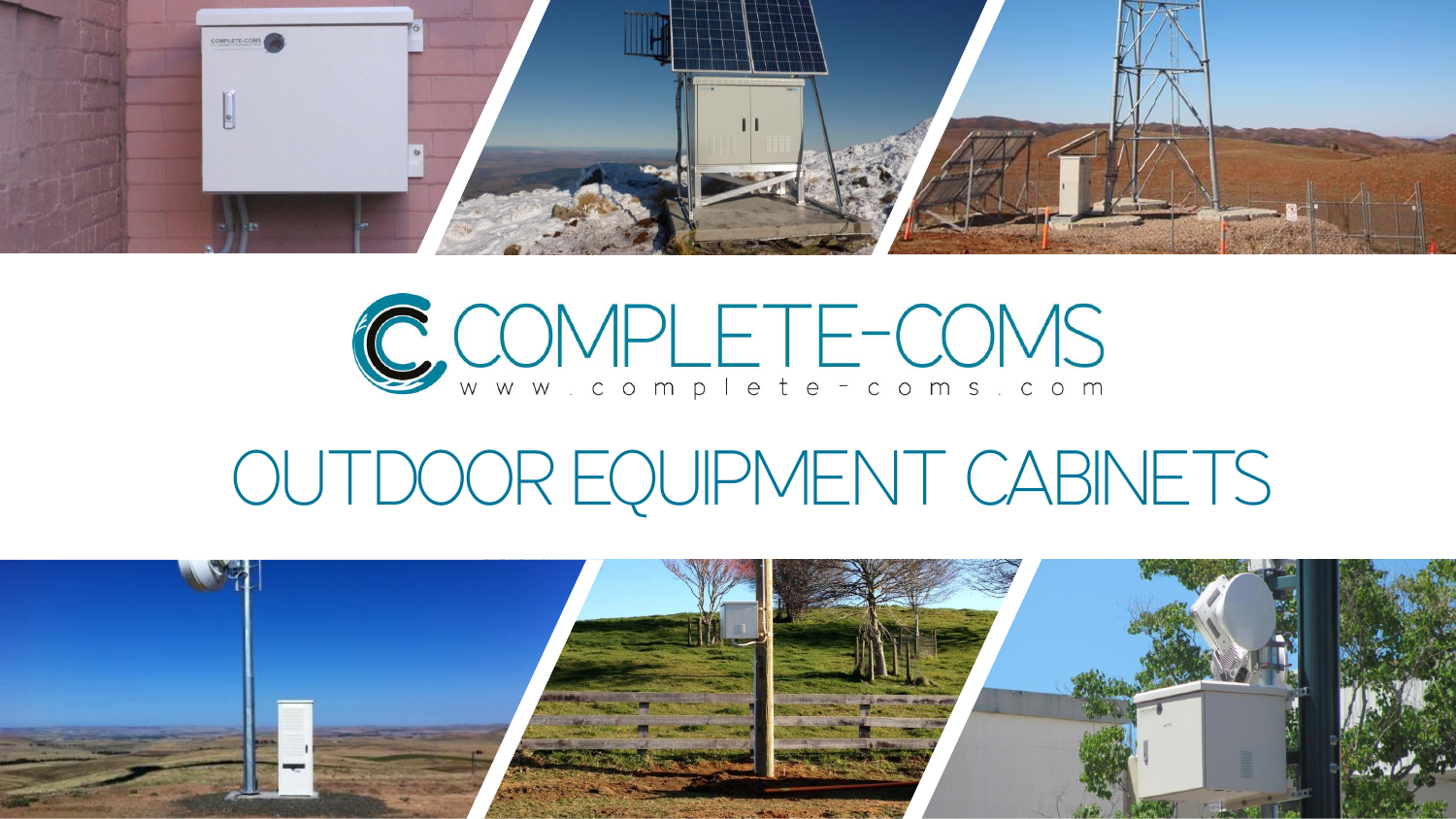#### OUTDOOR EQUIPMENT CABINET OVERVIEW

Our cabinets are trusted to protect mission critical equipment in the toughest environments; remote sites in the tropics, desert and outback stations in Australia and the Middle East and highly exposed alpine locations above the snowline. Complete-Coms enclosures offer a cost effective, low impact option for a variety of applications.

Our basic offering is a single bay cabinet in 10RU, 20RU and 42RU sizes. We hold stock of these models with basic cooling options suited to conditions in New Zealand.

Options for 5083 marine grade aluminium or marine grade 316 stainless steel construction material.

Complete-Coms has an extensive catalogue of existing designs and we work with you to ensure the correct material, cooling option and cabinet size are applied. We can also design a customised solution for your requirement.

All cabinets are supplied with as-built diagrams and come with a declaration of conformity to local regulatory requirements.







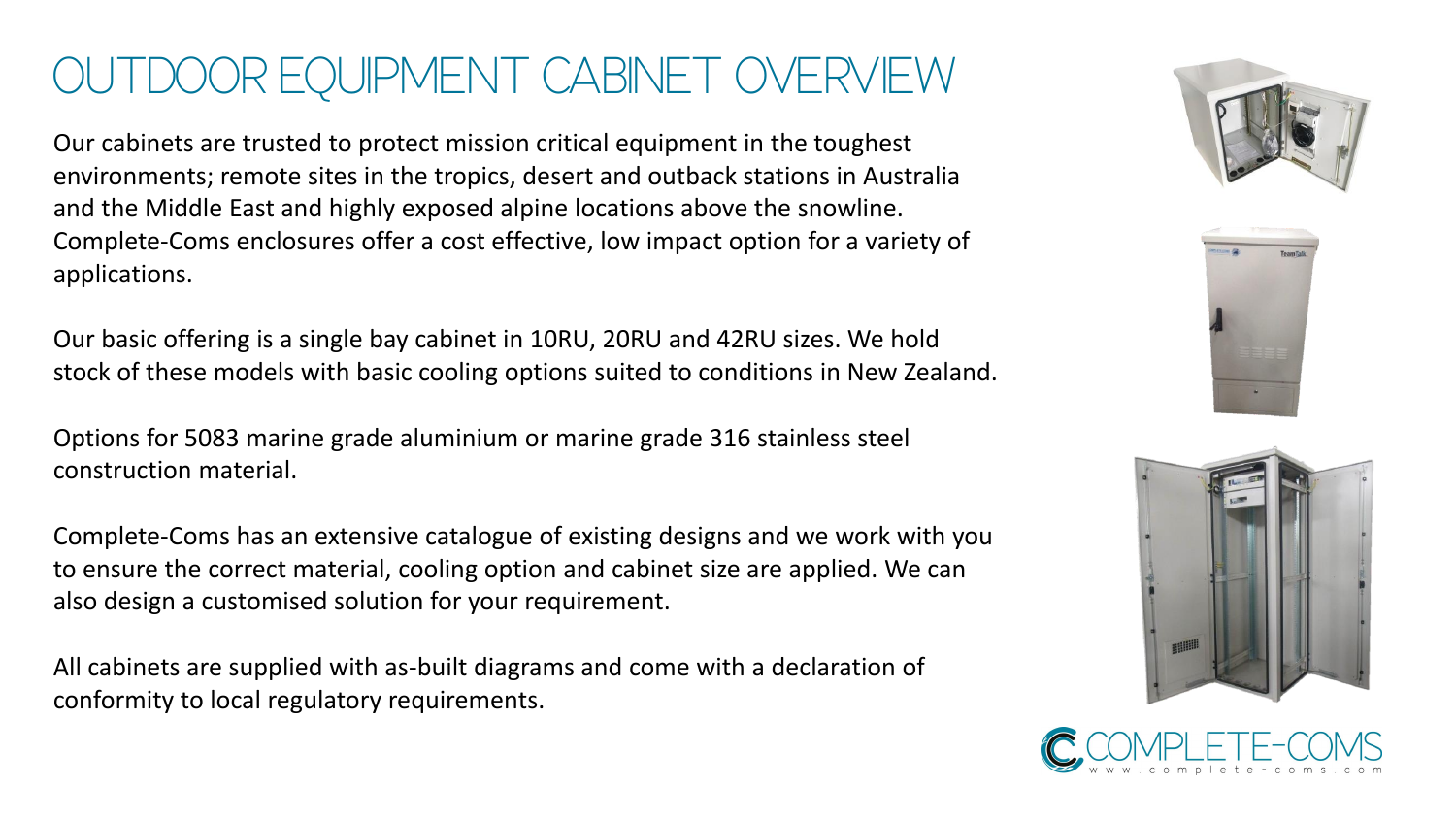#### WHY COMPLETE-COMS CABINETS?

- We continuously work to improve our product and the partners we work with to ensure our cabinets and the associated inclusions provide the best composition of cost and performance
- Complete-Coms has an extensive catalogue of existing designs and we work with you to ensure the correct material, cooling option and cabinet size are applied
- We offer free cooling calculations and cabinet drawings and supply a copy of the cooling design and cabinet drawings with every cabinet order
- All cabinets include power distribution and come with a declaration of conformity for local electrical regulatory requirements
- All cabinet air conditioners and heat exchangers include Ethernet monitoring and control. We only supply cooling options that have been proven reliable in the toughest environments and require minimal ongoing maintenance
- Standard Warranty is 36 months for Aluminium and 316SS cabinets.